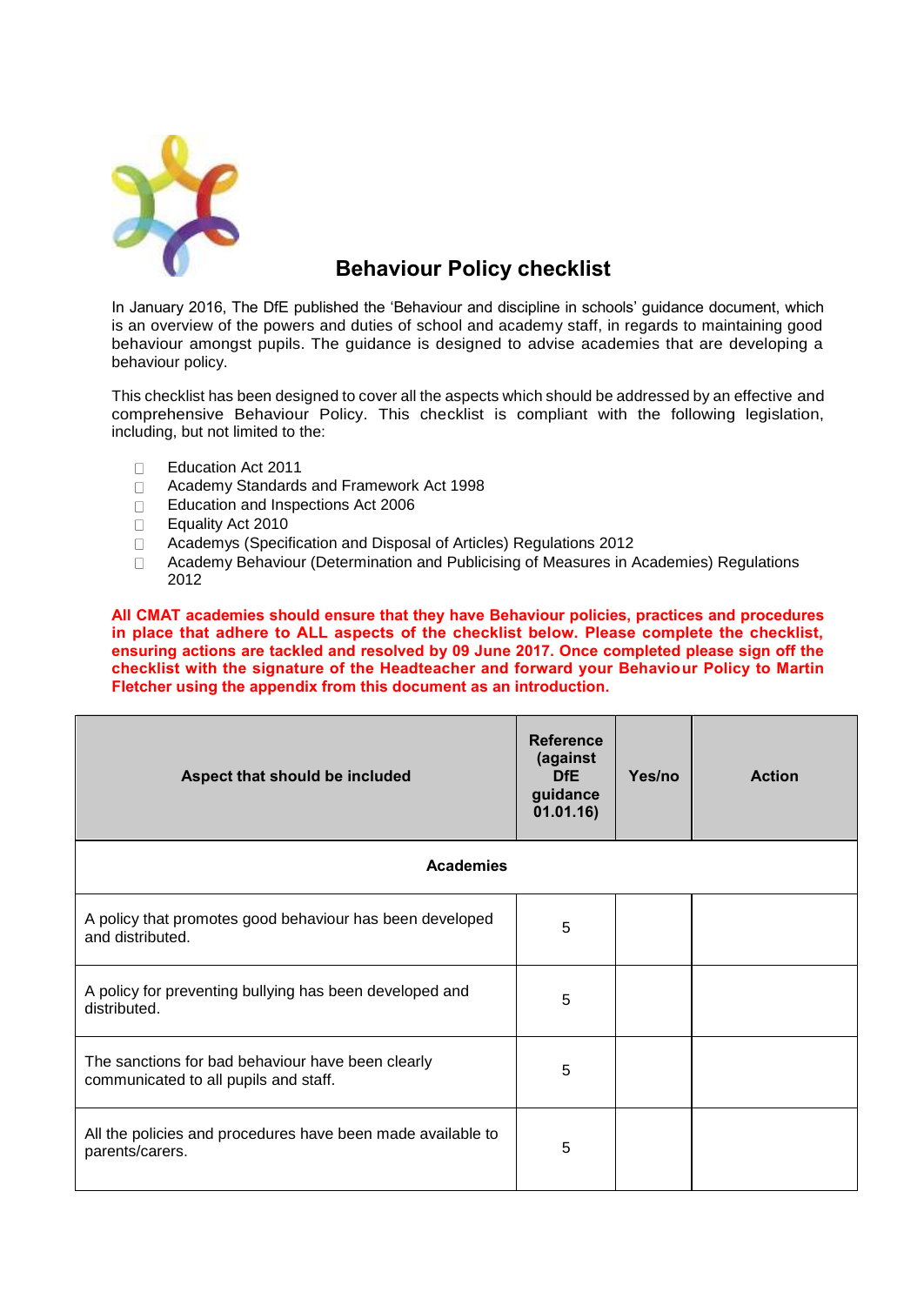## **The following features of Maintained academys should also be in place for all CMAT academies**

| A strategy is in place to prevent bullying.                                                                                        | 4 | policy<br>See linked<br>Anti-bullying         |
|------------------------------------------------------------------------------------------------------------------------------------|---|-----------------------------------------------|
| Pupils' day-to-day conduct is regulated.                                                                                           | 4 |                                               |
| A process is in place for screening and searching pupils.                                                                          | 4 |                                               |
| Reasonable force and physical contact is properly regulated.                                                                       | 4 |                                               |
| A process is in place for disciplining pupils beyond the<br>academy gates.                                                         | 4 |                                               |
| The academy works with external agencies to tackle<br>continuing disruptive behaviour.                                             | 4 |                                               |
| A process is in place for dealing with accusations of staff<br>misconduct.                                                         | 4 | See linked<br>policy<br>Staff code of Conduct |
| Teachers' powers to discipline have been clarified, including<br>powers outside academy, or in the charge of a member of<br>staff. | 5 |                                               |
| Development of the Behaviour Policy                                                                                                |   |                                               |
| A strong and consistent approach to behaviour management<br>is in place.                                                           | 5 |                                               |
| Strong senior leadership has been established.                                                                                     | 5 |                                               |
| There is an effective approach to classroom management.                                                                            | 6 |                                               |
| Rewards and sanctions have been clearly communicated to<br>pupils and staff.                                                       | 6 |                                               |
| Effective behavioural strategies are in place.                                                                                     | 6 |                                               |
| Pupils are taught the benefits of good behaviour.                                                                                  | 6 |                                               |
| Staff are supported and have an opportunity to develop their                                                                       |   |                                               |

Stall are supported and have all opportunity to develop their<br>skills in behavioural management.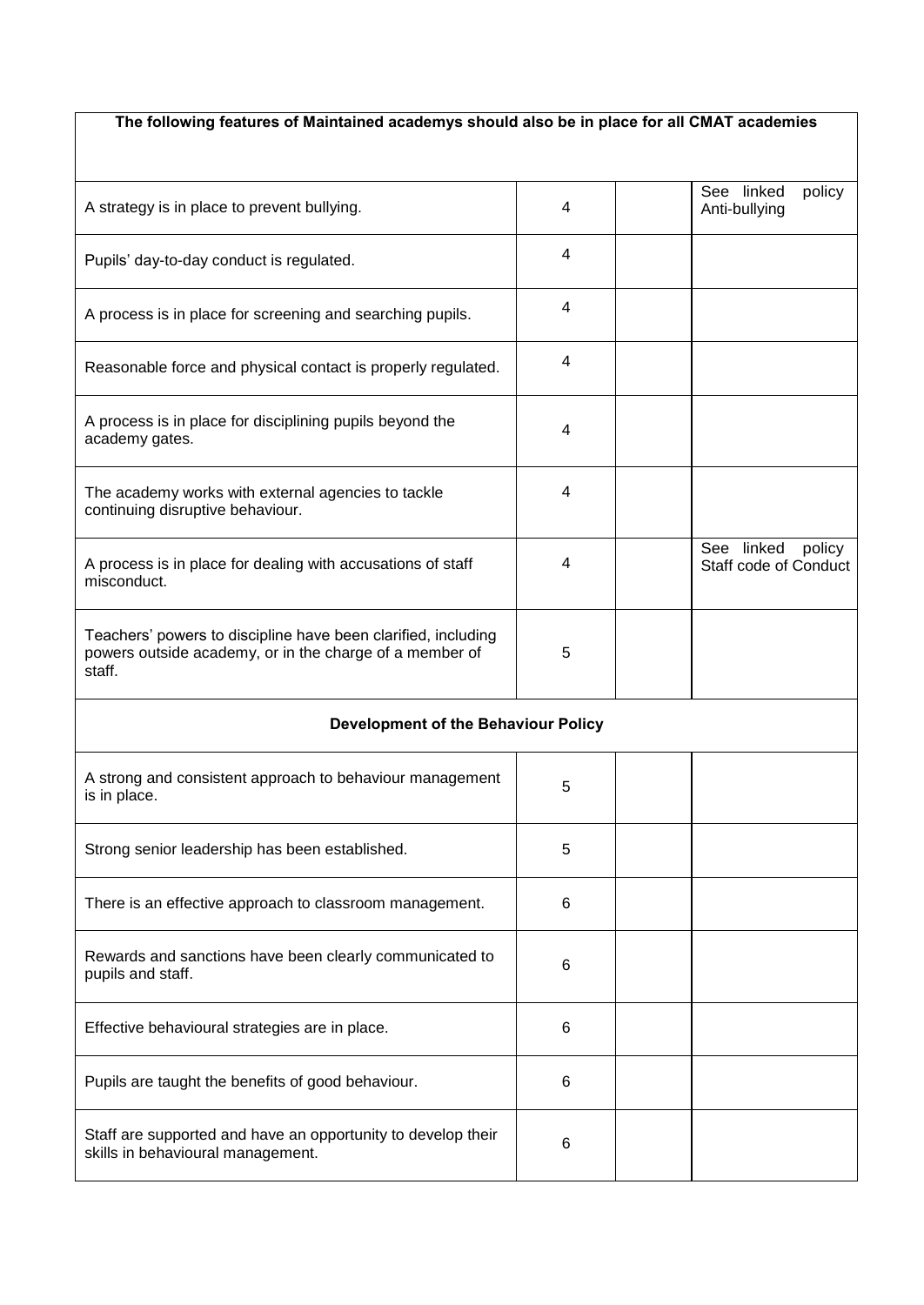| Systems of support are in place for pupils.                                                                                                                           | 6              |  |  |
|-----------------------------------------------------------------------------------------------------------------------------------------------------------------------|----------------|--|--|
| Arrangements have been made for liaising with<br>parents/carers.                                                                                                      | 6              |  |  |
| Arrangements are in place for managing pupils' transition<br>arrangements.                                                                                            | 6              |  |  |
| A process is in place for dealing with cases of malicious<br>accusations against members of staff.                                                                    | 6              |  |  |
| Procedures are in place for safeguarding pupils with special<br>educational needs and disabilities (SEND), as outlined in the<br>Equality Act 2010.                   | 6              |  |  |
| <b>Teachers' powers</b>                                                                                                                                               |                |  |  |
| Teachers are aware of their powers to discipline, as<br>described in sections 90 and 91 of the Education and<br>Inspection Act 2006.                                  | 6              |  |  |
| Teachers are aware of their powers to impose detentions<br>outside of academy hours.                                                                                  | 6              |  |  |
| Teachers and other paid members of staff are able to<br>discipline pupils off academy premises, including during<br>academy trips.                                    | 6              |  |  |
| <b>Punishments</b>                                                                                                                                                    |                |  |  |
| Teachers' are able to punish pupils, whose behaviour falls<br>below the expected standards.                                                                           | $\overline{7}$ |  |  |
| The decision to punish a pupil is only made by a paid<br>member of staff who has been authorised by the<br>headteacher.                                               | $\overline{7}$ |  |  |
| The decision to punish, as well as the punishment itself, must<br>be made on the academy premises, whilst the pupil is under<br>the charge of a paid member of staff. | 7              |  |  |
| Punishments do not breach any active legislation, such as<br>the Equality Act 2010.                                                                                   | 7              |  |  |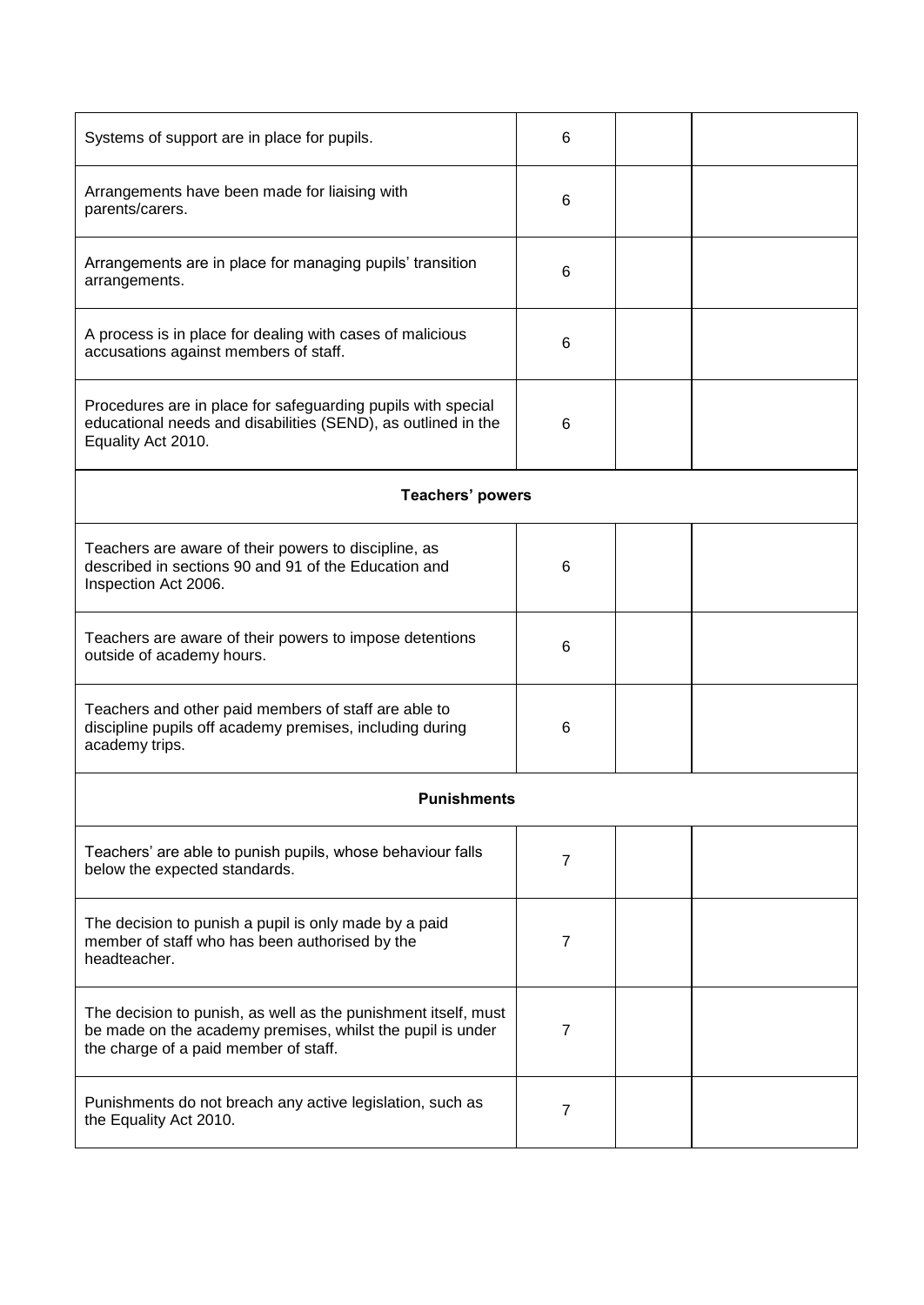| In accordance with The Education and Inspections Act 2006,<br>punishments are proportionate to the misbehaviour<br>committed by the pupil, the pupil's age and any specific<br>SEND or religious requirements.                                                                                                                                                                                                                 | 7              |  |  |
|--------------------------------------------------------------------------------------------------------------------------------------------------------------------------------------------------------------------------------------------------------------------------------------------------------------------------------------------------------------------------------------------------------------------------------|----------------|--|--|
| Corporal punishment is not allowed under any<br>circumstances.                                                                                                                                                                                                                                                                                                                                                                 | $\overline{7}$ |  |  |
| Consideration is made as to whether the misbehaviour is due<br>to the pupil suffering, or is the result of the pupil being likely<br>to be the result of the pupil suffering from significant harm.                                                                                                                                                                                                                            | 7              |  |  |
| Consideration is made as to whether continuous disruptive<br>behaviour is likely to result in other pupils' educational needs<br>being unmet.                                                                                                                                                                                                                                                                                  | $\overline{7}$ |  |  |
| Punishments may include, but are not limited to, the<br>following:<br>Verbal reprimands<br>□<br>Extra work, or being instructed to repeat unsatisfactory<br>□<br>work<br>Written tasks<br>□<br>Loss of privileges<br>□<br>Missing break time<br>□<br>Detentions<br>□<br>Academy-based community services<br>u<br>Behaviour monitoring<br>$\Box$<br>Early morning reporting<br>$\Box$<br>Temporary or permanent exclusions<br>П | 8              |  |  |
| Staff, pupils and parents/carers are made aware of the high<br>standards of behaviour which are expected.                                                                                                                                                                                                                                                                                                                      | 8              |  |  |
| A system is in place to reward good behaviour.                                                                                                                                                                                                                                                                                                                                                                                 | 8              |  |  |
| Punishments are implemented fairly and consistently.                                                                                                                                                                                                                                                                                                                                                                           | 8              |  |  |
| Good behaviour is encouraged through high expectations, a<br>clear Behaviour Policy and an overall academy ethos which<br>promotes mutual respect between all members of the<br>academy community.                                                                                                                                                                                                                             | 8              |  |  |
| Powers outside the academy gates                                                                                                                                                                                                                                                                                                                                                                                               |                |  |  |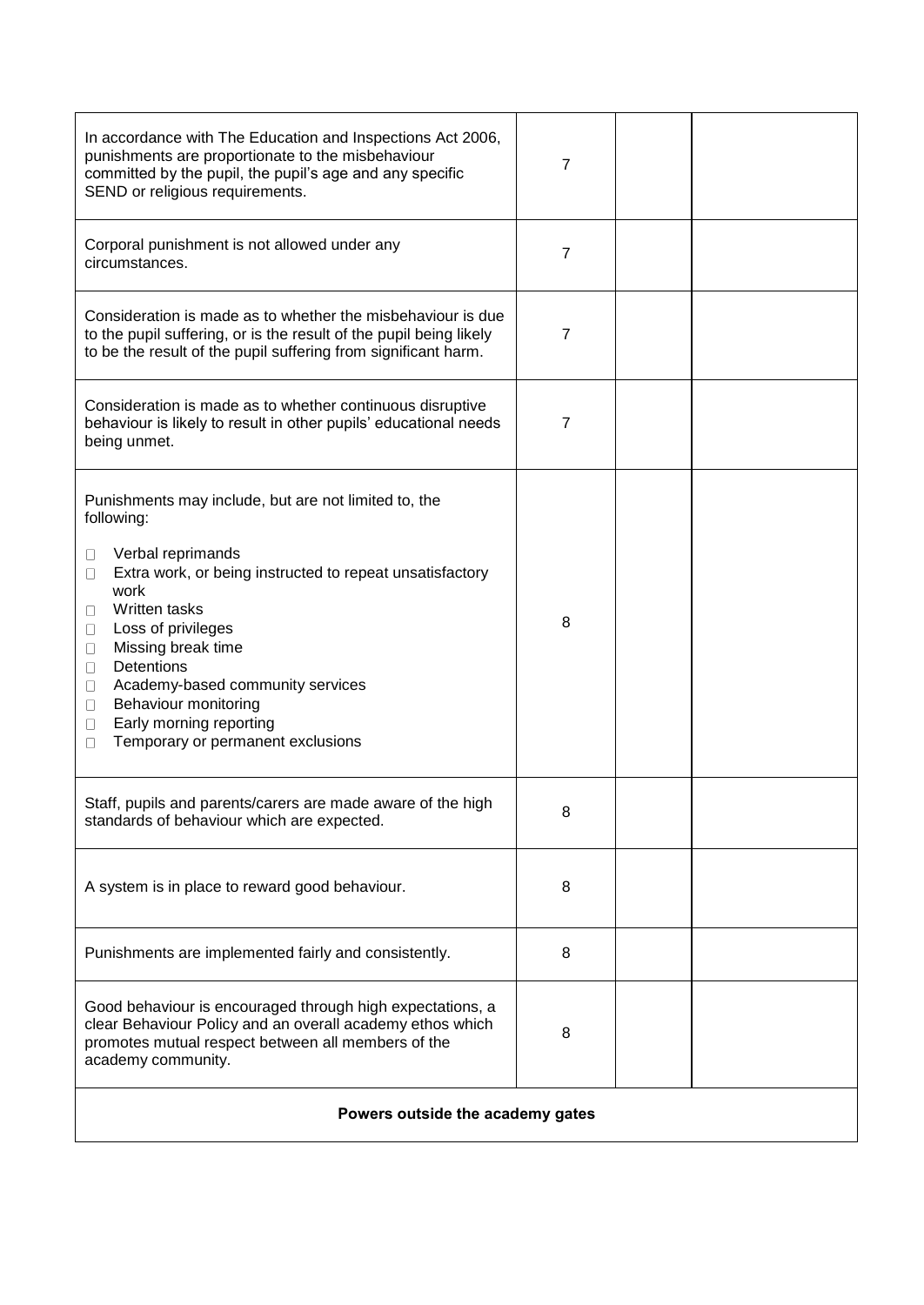| Teachers are aware of their powers to punish pupils for bad<br>behaviour which occurs outside the academy gates.                                                                                                                                                                             | 9  |  |  |
|----------------------------------------------------------------------------------------------------------------------------------------------------------------------------------------------------------------------------------------------------------------------------------------------|----|--|--|
| Specific punishments and sanctions are outlined for non-<br>criminal bad behaviour which occurs off the academy<br>premises.                                                                                                                                                                 | 9  |  |  |
| Teachers are permitted to discipline bad behaviour when a<br>pupil is:<br>Participating in a academy-organised or academy-related<br>□<br>activity.<br>In transit to or from academy.<br>0<br>Wearing the academy uniform.<br>П<br>In anyway identifiable as a pupil of the academy.<br>□    | 9  |  |  |
| Certain types of misbehaviour can be punished at any time,<br>these include any action that:<br>Disrupts the orderly running of the academy.<br>□<br>Poses a threat to another person.<br>Ш<br>May adversely affect the academy's reputation.<br>Н                                           | 9  |  |  |
| Teachers are only permitted to discipline pupils on academy<br>premises, or when the pupil is under the lawful control of a<br>teacher.                                                                                                                                                      | 9  |  |  |
| <b>Detentions</b>                                                                                                                                                                                                                                                                            |    |  |  |
| Teachers have the power to issue a detention to any pupil<br>under the age of 18.                                                                                                                                                                                                            | 9  |  |  |
| Parents/carers have been made aware that detentions,<br>including detentions outside of academy hours, are used as a<br>punishment.                                                                                                                                                          | 9  |  |  |
| Detentions that take place outside of academy hours include<br>the following:<br>Any academy day where the pupil has not received<br>□<br>permission to be absent<br>Any weekend, other than that which precedes, or follows<br>Ш<br>a half-term break<br><b>INSET</b> or training days<br>Ш | 10 |  |  |
| Detentions are not issued in cases where doing so would<br>compromise a pupil's safety.                                                                                                                                                                                                      | 10 |  |  |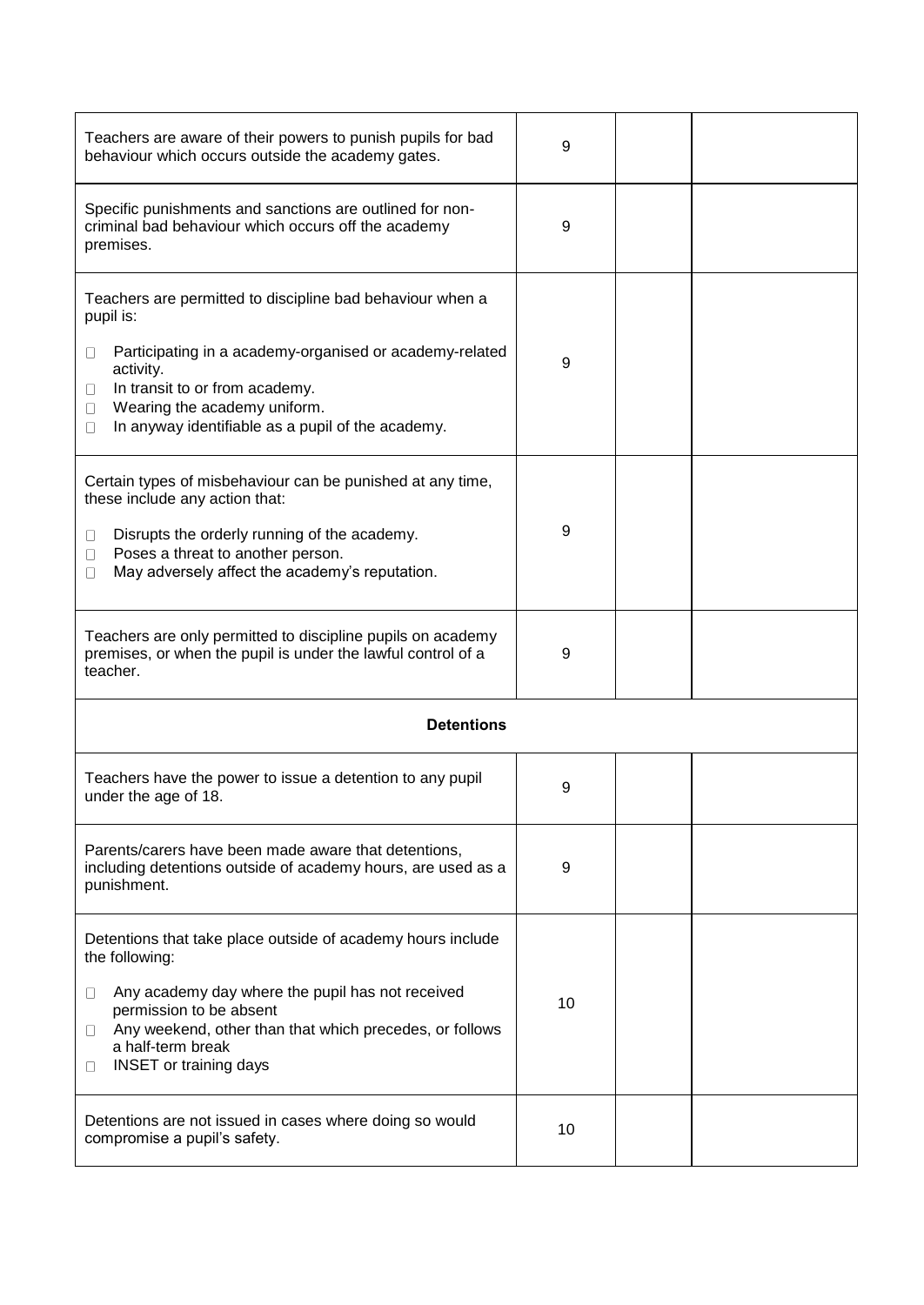| The headteacher is responsible for determining which<br>members of staff are authorised to issue detentions.                                                                                                                                                                                                                                                                                                                                                       | 10 |  |  |
|--------------------------------------------------------------------------------------------------------------------------------------------------------------------------------------------------------------------------------------------------------------------------------------------------------------------------------------------------------------------------------------------------------------------------------------------------------------------|----|--|--|
| Parents/carers are aware that consent is not required for a<br>detention.                                                                                                                                                                                                                                                                                                                                                                                          | 10 |  |  |
| During lunchtime detentions, pupils are allowed time to eat,<br>drink and use the toilet.                                                                                                                                                                                                                                                                                                                                                                          | 10 |  |  |
| When issuing detentions, teachers should consider whether:<br>The detention will put the pupil at risk.<br>Ш<br>The pupil has any caring responsibilities.<br>Ш<br>The parents/carers of the pupil have been informed.<br>□<br>Suitable travel arrangements can be made;<br>□<br>inconvenience for the parents/carers is not a factor.                                                                                                                             | 10 |  |  |
| <b>Confiscations and searches</b>                                                                                                                                                                                                                                                                                                                                                                                                                                  |    |  |  |
| Knives, weapons, and extreme or child pornography are<br>always handed to the police.                                                                                                                                                                                                                                                                                                                                                                              | 11 |  |  |
| Searches are permitted for the following prohibited items:<br>Knives and weapons<br>Ш<br>Alcohol<br>□<br>Illegal drugs<br>Ш<br>Stolen items<br>Ш<br>Tobacco and cigarette papers<br>□<br>Firework<br>□<br>Pornographic images<br>Ш<br>Any item which has been used to commit an offence<br>$\Box$<br>Any item which is likely to cause personal injury or<br>$\Box$<br>damage to property<br>Any other item which is banned under the academy's<br>Ш<br>guidelines | 11 |  |  |
| Teachers will decide when, or if, an item is returned.                                                                                                                                                                                                                                                                                                                                                                                                             | 11 |  |  |
| Teachers are protected from liability for damage to, or the<br>loss of, any confiscated item.                                                                                                                                                                                                                                                                                                                                                                      | 11 |  |  |
| Teachers are permitted to confiscate items as punishment,<br>so far as is reasonable.                                                                                                                                                                                                                                                                                                                                                                              | 11 |  |  |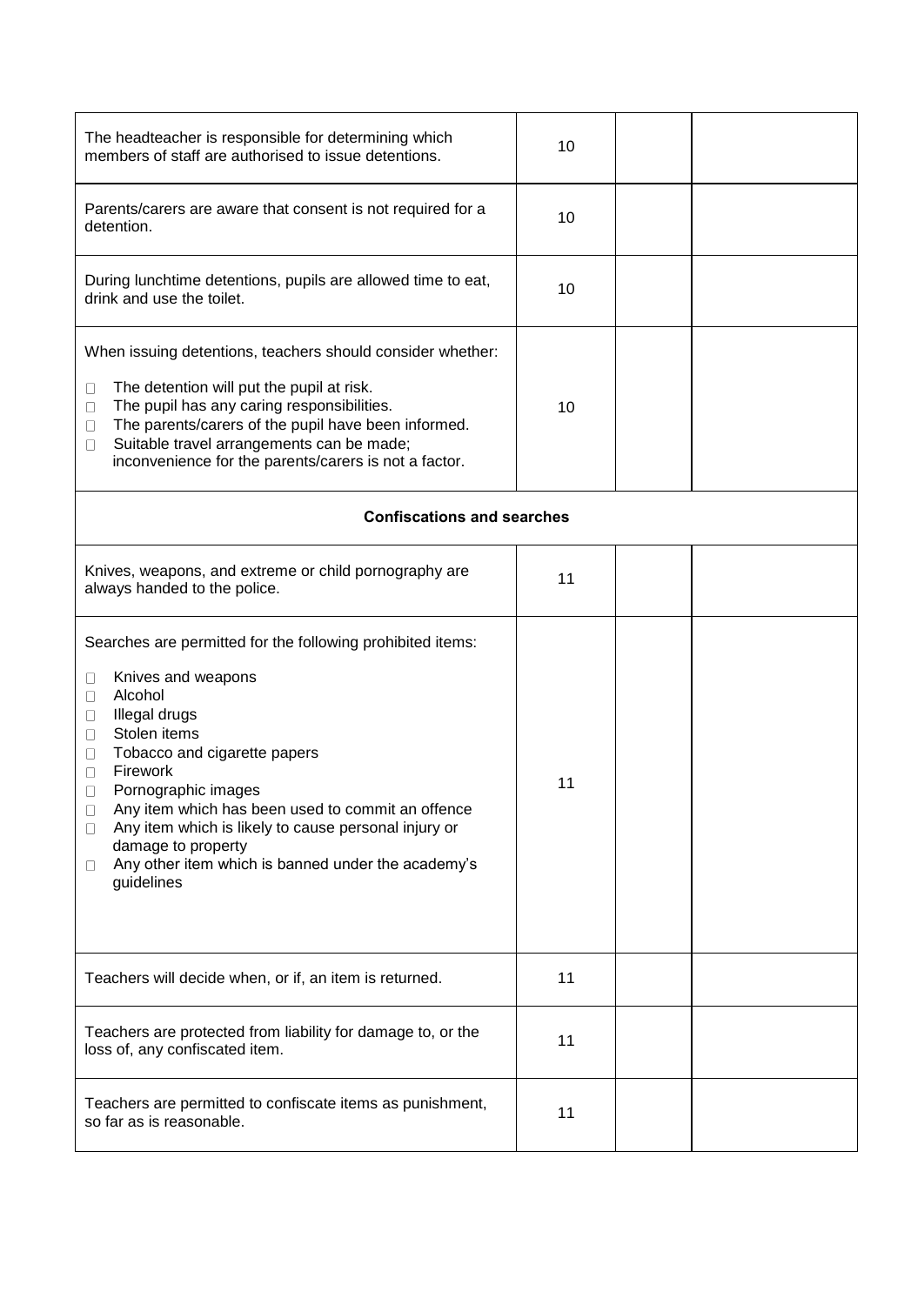| <b>Reasonable force</b>                                                                                                                                                                                                                                                                                                                                                           |    |  |  |
|-----------------------------------------------------------------------------------------------------------------------------------------------------------------------------------------------------------------------------------------------------------------------------------------------------------------------------------------------------------------------------------|----|--|--|
| Members of staff are permitted to use reasonable force in the<br>following circumstances:<br>To prevent a pupil committing an offence<br>Ш<br>To prevent a pupil injuring themselves, or another person<br>⊔<br>To prevent damage to property<br>□<br>To maintain good order and discipline in the classroom<br>П                                                                 | 12 |  |  |
| Teachers are only permitted to use force when searching for<br>the following items:<br>Knives and weapons<br>□<br>Alcohol<br>П<br>Illegal drugs<br>0<br>Stolen items<br>0<br>Tobacco and cigarette papers<br>$\Box$<br>Fireworks<br>U<br>Pornographic images<br>U<br>Any item which has been used to commit an offence<br>Ш<br>Force cannot be used to search for any other item. | 12 |  |  |
| <b>Isolation rooms</b>                                                                                                                                                                                                                                                                                                                                                            |    |  |  |
| Disruptive pupils can be placed in an area away from other<br>pupils if they are being disruptive.                                                                                                                                                                                                                                                                                | 12 |  |  |
| The types of bad behaviour which may lead to isolation have<br>been clearly outlined.                                                                                                                                                                                                                                                                                             | 12 |  |  |
| Pupil wellbeing is always considered before isolation, this<br>includes safeguarding, pupil welfare, and any health and<br>safety considerations.                                                                                                                                                                                                                                 | 12 |  |  |
| The time periods for isolation have been clearly defined.                                                                                                                                                                                                                                                                                                                         | 12 |  |  |
| Pupils are not kept in isolation for more time than is<br>necessary.                                                                                                                                                                                                                                                                                                              | 12 |  |  |
| Pupils in isolation are allowed to eat, drink or use the toilet.                                                                                                                                                                                                                                                                                                                  | 12 |  |  |

Signed by:

Claire Andrews

Headteacher Date: 25<sup>th</sup> May 2021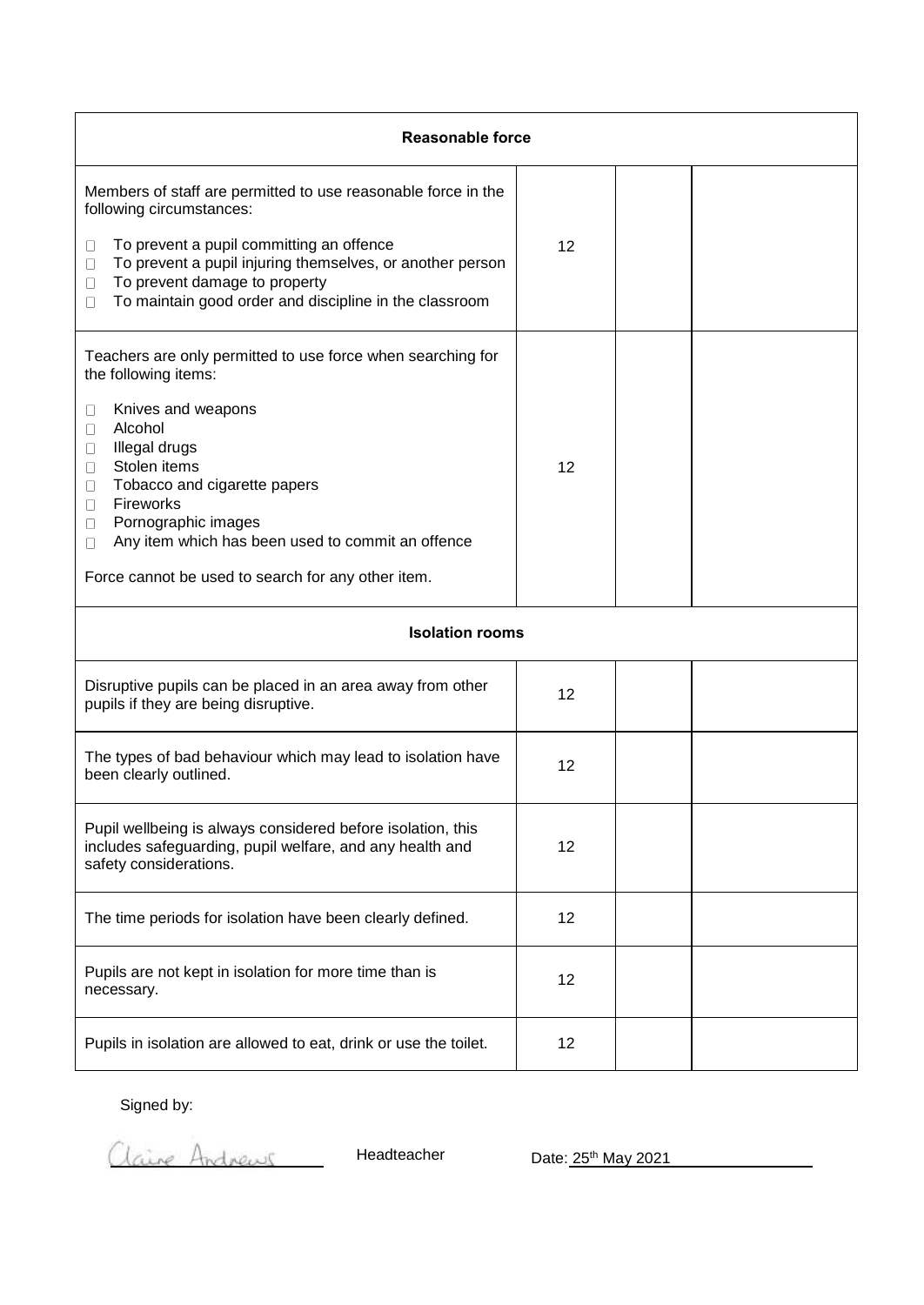

embrace challenge: expect<br>excellence



## Behaviour Policy

Version: CMAT Board approved 25<sup>th</sup> May 2021